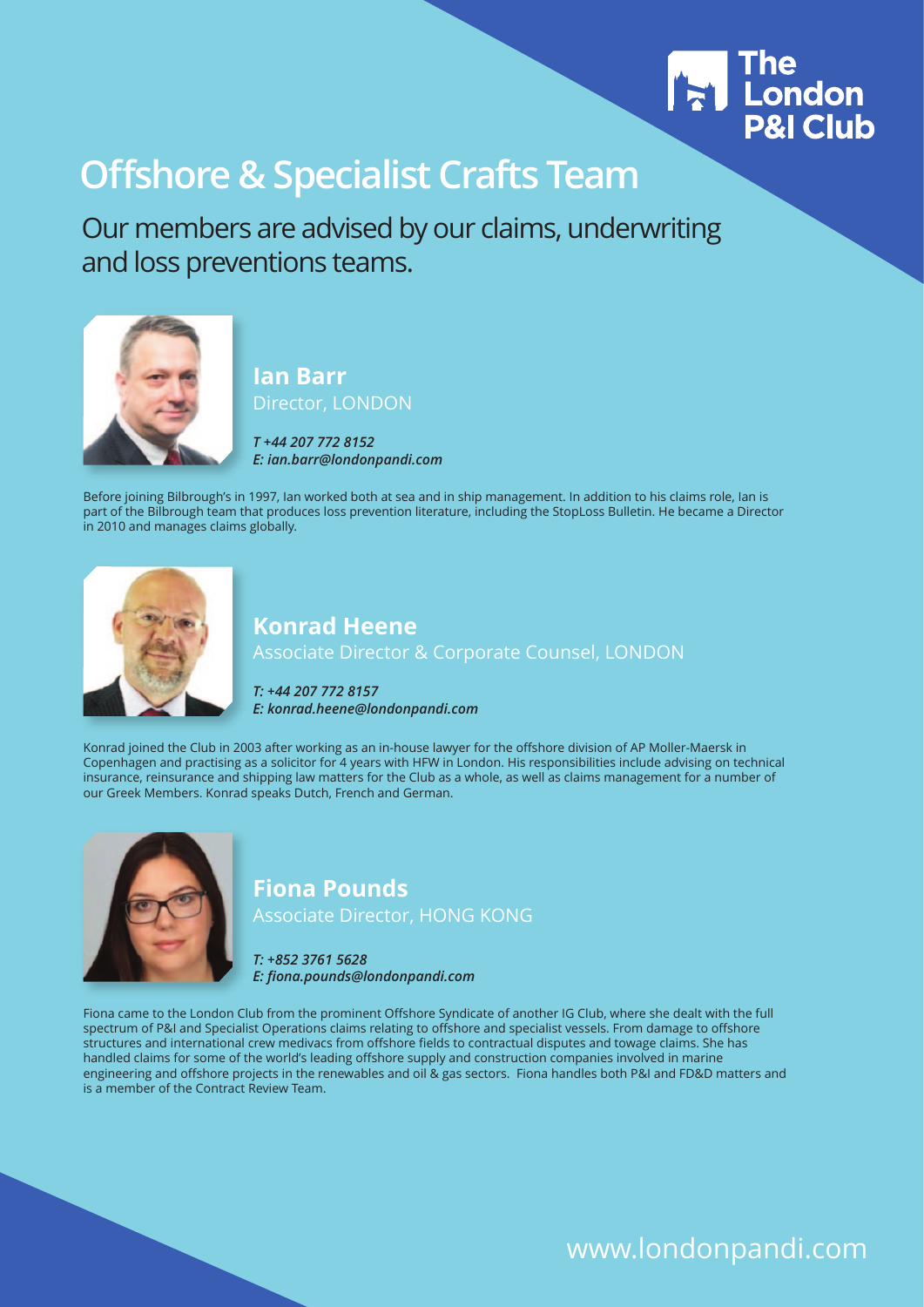

Our members are advised by our claims, underwriting and loss preventions teams.



#### **Frank He**

Associate Director & General Manager, HONG KONG

*T: +852 3761 5624 E: frank.he@londonpandi.com* 

Frank joined Bilbrough in 2013 and became Head of the Hong Kong office in 2020. Frank is responsible for marketing the Club in Asia as well as underwriting and claims management of the Club's Hong Kong office. Apart from his broad experiences in the fields of P&I underwriting and casualty claims, his current work also explores the prospects of the Club to offer extensions of cover and specialist operations once owners, charterers, traders and operators are engaged in different shipping sectors, including the offshore area.



### **Tiandu (Deborah) Yu**

Associate Director & Deputy General Manager, HONG KONG

*T: +852 3761 5626 E: deborah.yu@londonpandi.com* 

Deborah deals with both P&I and FD&D claims on behalf of the Far Eastern Membership. She qualified as a lawyer in the People's Republic of China in 1998 and practised law there prior to joining Bilbrough's London office in 2007. Deborah became an Associate Director and relocated to the Hong Kong office in 2019 and took over as Deputy General Manager in February 2020.



### **Victoria Papageorgiou**

Associate Director, LONDON

*T: +44 207 772 8050 E: victoria.papageorgiou@londonpandi.com*

Victoria joined the Claims team at Bilbrough in 2006 having previously worked for a prestigious Greek shipowner. From 2007 Victoria continued to handle both P&I and FD&D claims on behalf of the local membership during her time in the Piraeus office. In January 2015 Victoria joined the underwriting department in London and she deals predominantly with members based in Greece, Germany, Singapore and South Korea. Victoria's first language is English and she is also a Greek native speaker.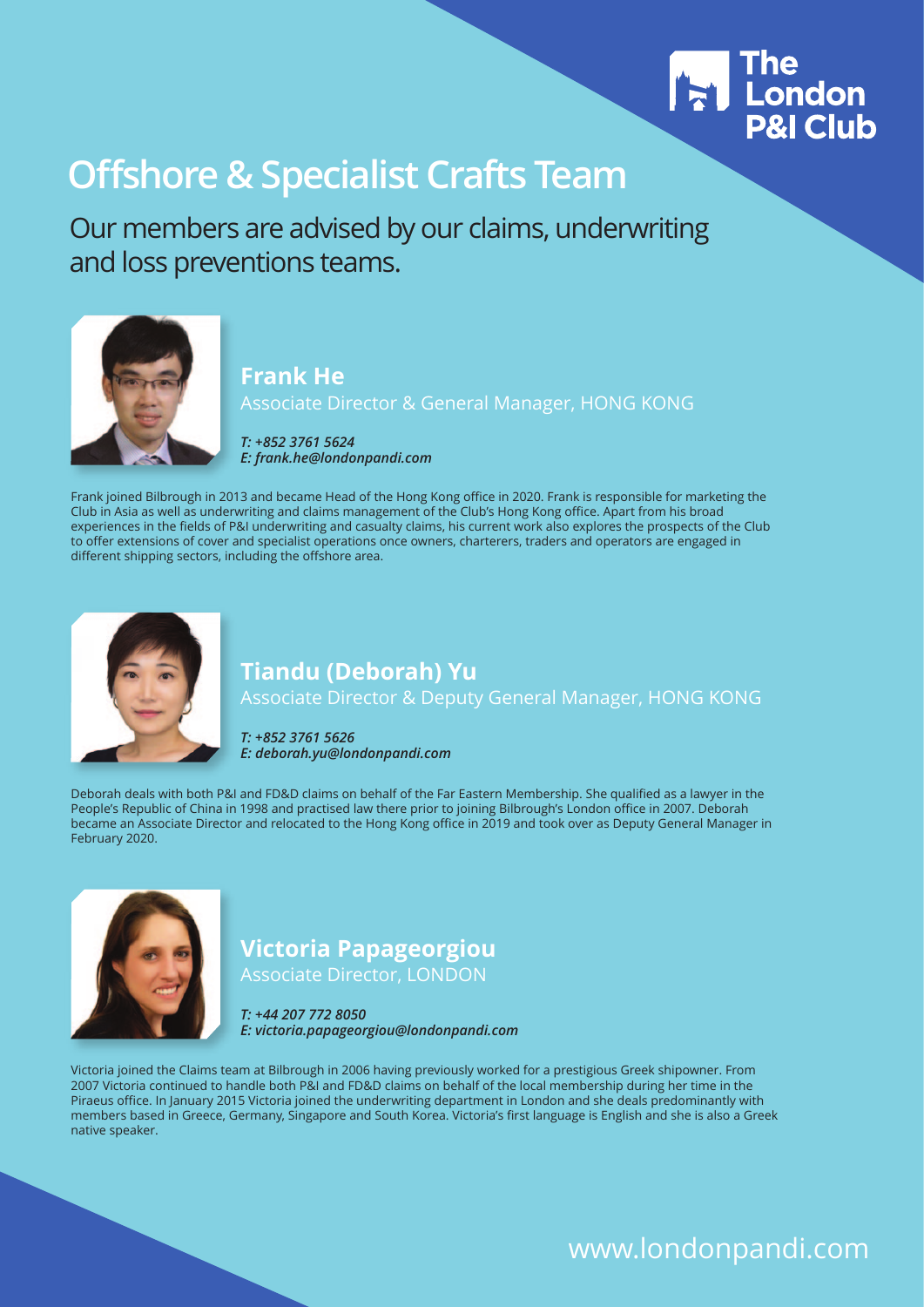

Our members are advised by our claims, underwriting and loss preventions teams.



#### **Wenjie Gao**  Marketing Executive and Senior Underwriter, HONG KONG

*T: +852 3761 5631 E: wenjie.gao@londonpandi.com* 

Wenjie has been at the forefront of the Club's offshore renewables business from the outset and has extensive knowledge of offshore supply and specialist vessel operations and a deep understanding of the role these vessels play in offshore projects in China. He uses this experience to tailor insurance solutions to our Member's individual requirements. Wenjie began his career at sea and has also worked for a major liner company in Hamburg.



#### **Guy Ingham** Senior Underwriter, LONDON

*T +44 207 772 8035 E: guy.ingham@londonpandi.com* 

Guy started his career at Bilbrough in 2010 and joined the Underwriting department after 10 years on the Claims team. He predominantly deals with the Club's European and South American based Members. He has completed the CII accredited International Group P&I Qualification.



#### **Janet Ching** Senior Claims Manager, LONDON

*T: +44 207 772 8025 E: janet.ching@londonpandi.com* 

Janet joined the Club in 2013 and deals with P&I and FD&D claims as well as being a member of the teams concerning Sanctions, ESG, News Alerts and Contract Review. She is a qualified English solicitor, having previously worked for maritime law firms in London and Shanghai involved in contractual disputes relating to offshore oil exploration, including drilling rig platform constructions & FPSOs. Janet provides support and advice to Members and Assureds on a range of issues including renewable energy, oil tankers, contracts, indemnities and identifying non-poolable liabilities that require bespoke market cover.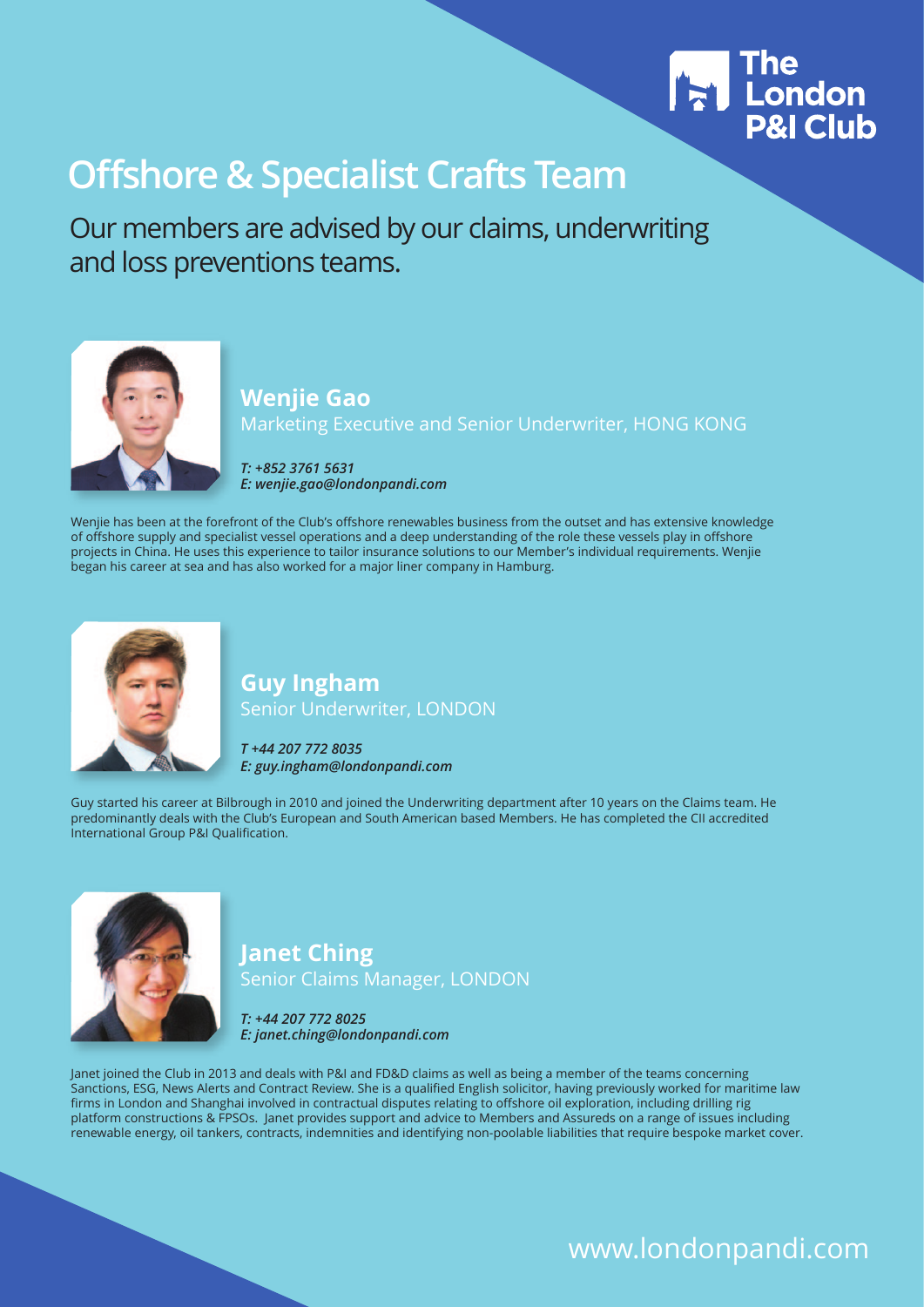

Our members are advised by our claims, underwriting and loss preventions teams.



#### **Ioana Gonciari** Senior Claims Manager, LONDON

*T: +44 207 772 8028 E: Ioana.Gonciari@londonpandi.com* 

Ioana, a qualified English solicitor, re-joined the Club in June 2020, after spending 10 years with another IG P&I Club in London, where she was involved in reviewing contracts from P&I insurance perspective for various offshore projects, and gas and energy major stakeholders. Before joining the Club, Ioana worked in the Legal department of one of the largest pool operators in London. Ioana handles P&I and FD&D matters for Owners and Charterers based mainly in South East Asia and South Korea. Ioana is part of the Club's Contract Review Team. She holds an LLM in Maritime Law from Southampton University.



#### **Carl Durow** Loss Prevention Manager, LONDON

*T: +44 207 772 8039 E: carl.durow@londonpandi.com* 

Carl joined Bilbrough as Claims Handler in July 2009. He is a Master Mariner with working experience of LPG, LNG, Crude Oil, Deep Water Anchor Handling Operations and Offshore Marine Support. A qualified Senior Dynamic Positioning Operator finishing his sea going career on Seismic Survey vessels. Carl Holds a BSc (Hons) Degree in Maritime Studies.



#### **Queenie Choi** Senior Claims Manager, HONG KONG

*T: +852 3761 5616 E: queenie.choi@londonpandi.com* 

Queenie joined Bilbrough in February 2015. She handles all aspects of crew and other personnel claims and is highly experienced in this regard. She speaks Mandarin, Cantonese and English. Queenie graduated from the Hong Kong Polytechnic University with a BBA degree in International Shipping and Transport Logistics. Prior to joining Bilbrough, Queenie worked in the claims/operations departments of several ship owning companies in Hong Kong as well as for a broker.